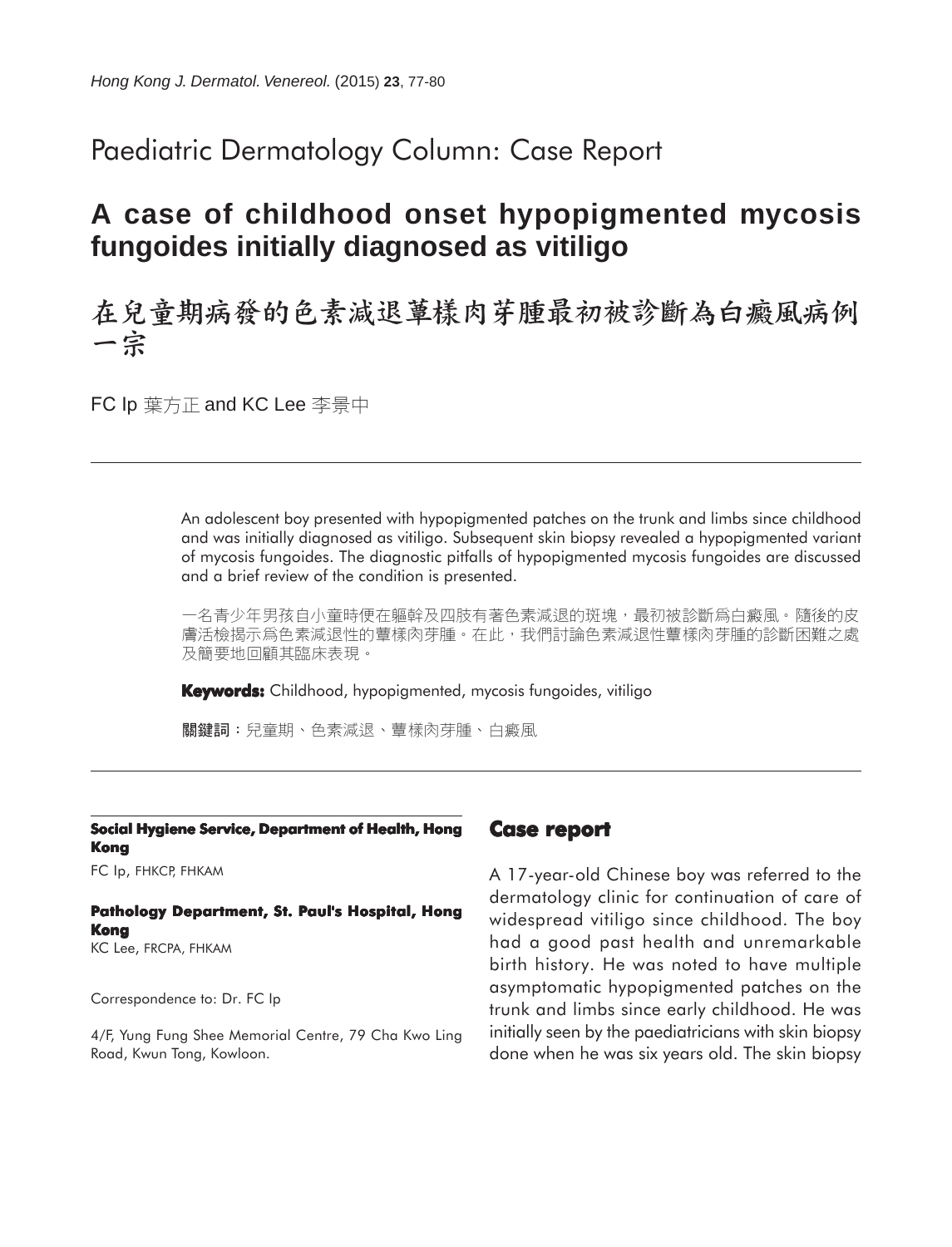revealed a marked decrease but not absence of melanocytes and diminished melanin deposition in the dermal-epidermal junction. There was a minimal amount of perivascular lymphocytic infiltrate. The boy had tried topical steroid treatment and supplements and the condition remained static for years. The boy also noticed that the skin hypopigmentation improved with unintentional sun exposure.

Physical examination revealed multiple hypopigmented ill-defined patches on the trunk and limbs (Figures 1 and 2). There were a few small patches with mild erythema and slight textural changes (Figure 3). There were no palpable lymph nodes and no hepatosplenomegaly. A skin biopsy was repeated for lesions on the limbs because of the atypical clinical features. The biopsy revealed scattered atypical lymphoid cells of small to medium size infiltrating the upper dermis and epidermis (Figure 4). The atypical lymphoid cells had irregular, hyperchromatic convoluted nuclei, either in isolation or in small aggregates (Figure 5).



**Figure 2.** Multiple hypopigmented patches as well as some erythematous patches on the lower limbs.



**Figure 1.** Multiple hypopigmented patches on the trunk and upper limbs.



**Figure 3.** Mild erythematous patch with textural change on the left arm.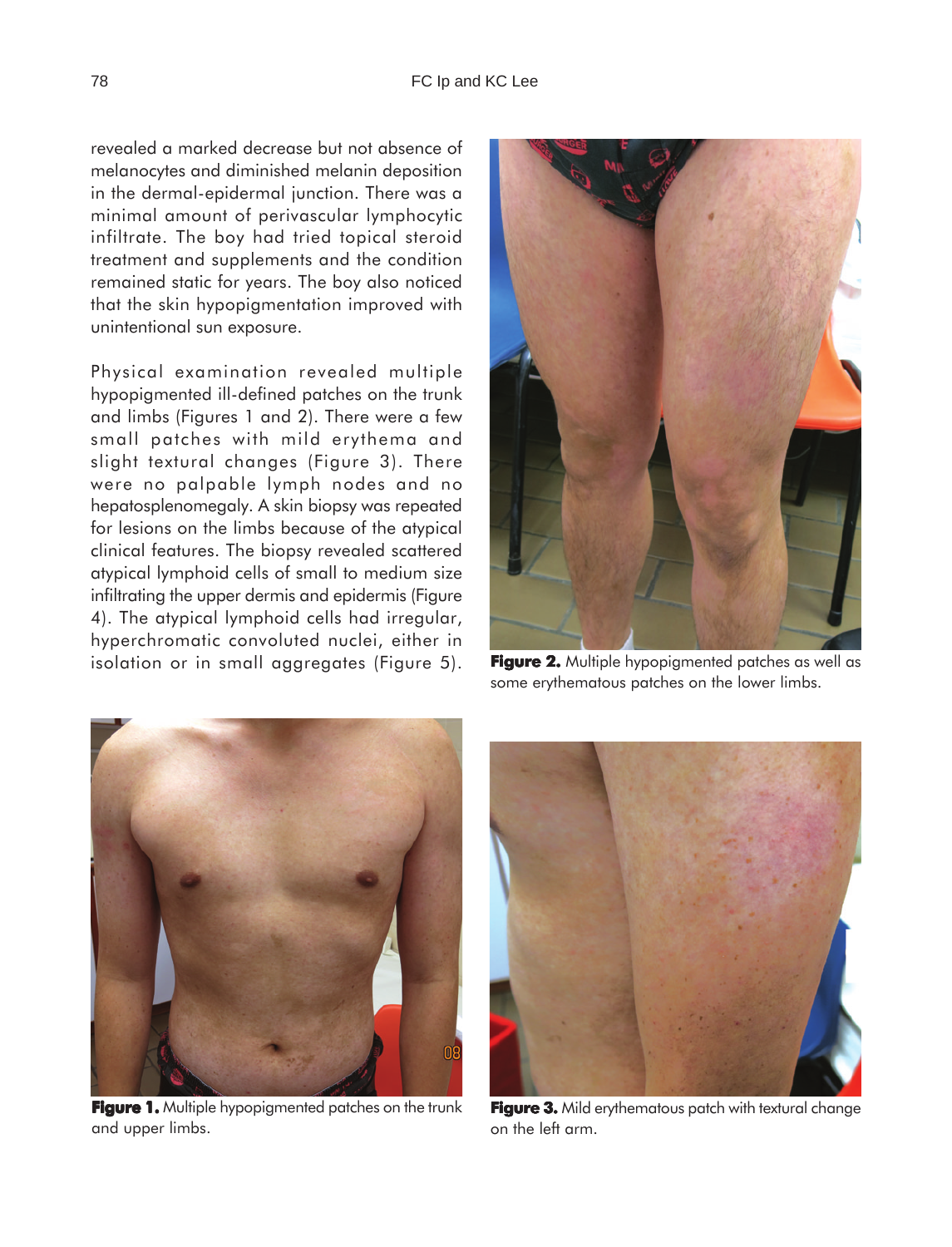

**Figure 4.** There is epidermotropism, not associated with spongiosis. The infiltrating lymphocytes showed atypia with medium large cerebriform cells and perinuclear halo (H&E, 400X).



Figure 5. Aggregates of atypical lymphoid cells forming Pautrier's microabscesses (H&E, 400X).

There were minimal or no associated spongiosis and basal melanin was decreased. Immunohistochemical study showed that the atypical lymphoid cells were T cells and positive for CD2, CD3, CD5; CD7 positivity was decreased and the lymphoid cells were predominantly CD8 positive, while CD30 and CD56 were negative. The overall clinical and histopathological features were consistent with the hypopigmented variant of mycosis fungoides (MF).

## **Discussion**

Mycosis fungoides, being the most common type of cutaneous T-cell lymphoma, has been reported to typically occur in older adults.<sup>1</sup> In recent years, there have been increasing reports of childhood-onset MF.2-4 In a recent paediatric study from Singapore,<sup>5</sup> 46 cases of MF with an age of onset younger than 16 years were found over a period from 2000 to 2008. The mean age of onset of symptoms was 10.3 years with a male predominance. The majority of the children had early stage disease (Stage IA or IB) and all had a favourable clinical outcome with no extracutaneous disease progression during the follow-up period. The

histopathological specimens of all cases were reported to have epidermotropism without spongiosis, presence of atypical lymphocytes and individual haloed lymphocytes within the epidermis. These features were all present in our patient.

The hypopigmented variant of MF was reported to be more common in the Asian paediatric population,2,6 in contrast to Caucasian population, in whom hypopigmented MF is less common.<sup>7</sup> A recent study from Canada, however, found that paediatric hypopigmented MF is not uncommon in North America, although most patients reported were of skin type III to V.<sup>8</sup> Hypopigmented MF is considered a great mimicker and it is important to differentiate this entity from other clinical conditions such as pityriasis lichenoides chronica (PLC), post-inflammatory hypopigmentation secondary to inflammatory dermatoses, pityriasis versicolor and vitiligo. One of the diagnostic challenges is to differentiate hypopigmented MF from PLC. PLC is more common than MF in the paediatric population. However, to complicate the picture, it has been reported to coexist with MF and there are also reports of PLC-like MF.<sup>9</sup> These can only be distinguished by careful histopathological examination of the skin lesions.